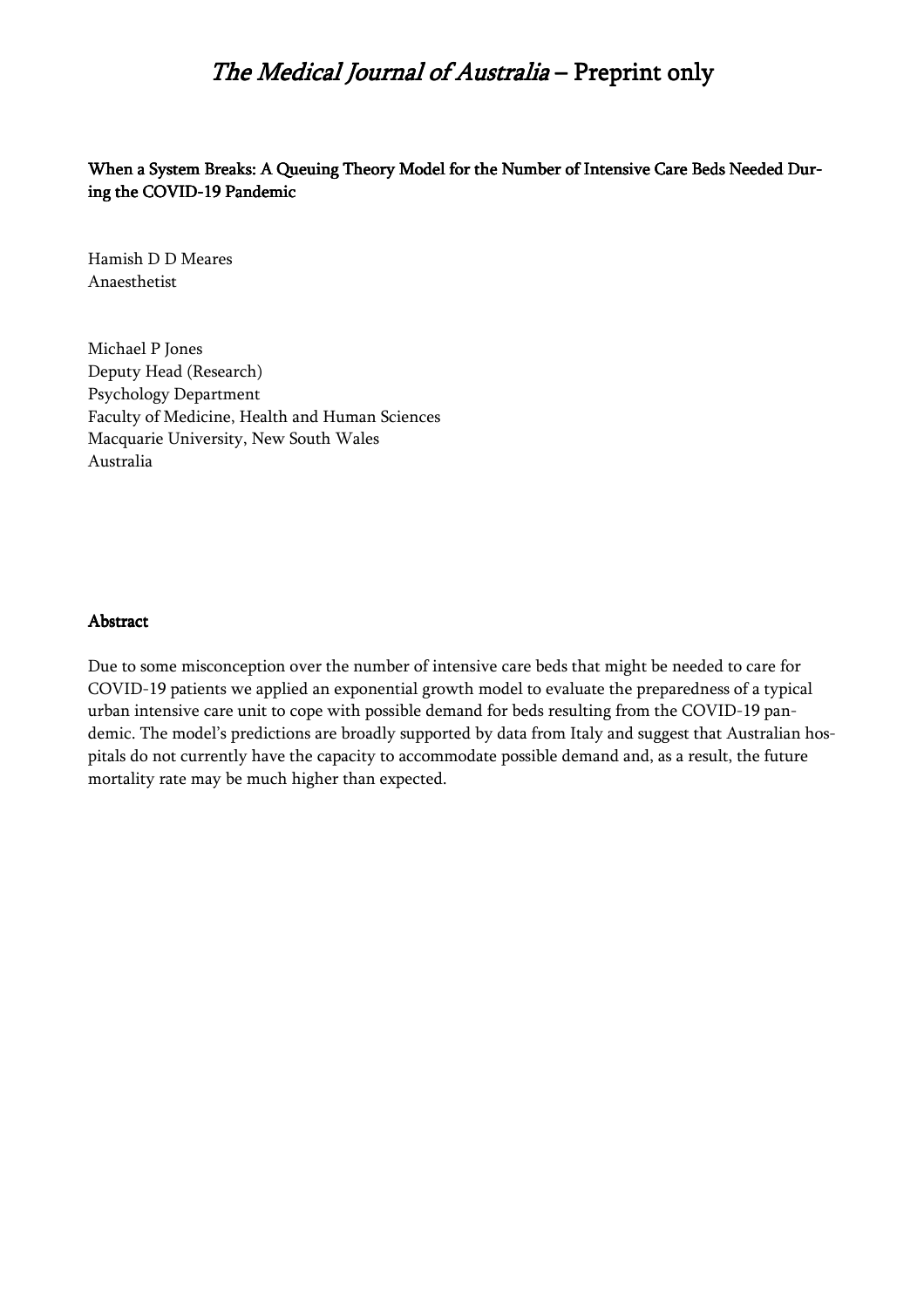#### When a System Breaks: A Queuing Theory Model for the Number of Intensive Care Beds Needed During the COVID-19 Pandemic

The Coronavirus 2019 (COVID-19) pandemic is currently pushing health systems to, and possibly beyond, their limits [1]. In Italy, the exponential rise in cases has required an exponential rise in health resource utilisation and in particular, an exponential demand for ICU beds [2]. In Lombardy, a relatively wealthy and well-resourced region of Italy, local authorities proposed building a 400-bed ICU field hospital in the Milan fairgrounds in a desperate attempt to meet this demand. The plan was rejected as it was impossible to staff and equip in time [3].

How many ICU beds will the pandemic require? To answer this question we propose a simple model based on an average ICU length of stay of 10 days and we then compare this model against recent realworld data from Lombardy [4]. It is important to note that the model itself is not important but reflects a realistic scenario and is demonstrated to be supported by international data.

### Model

To begin, let's imagine we are in a tertiary hospital in an Australian capital city where there is a steady state of 20 new positive COVID-19 cases each and every day. Of these 20 new cases, 3 will need admission to a low acuity hospital ward and 1 will need ICU admission each day [5].

How many ICU beds do we require?

From queuing theory, Little's law describes the relationship between the number of patients in a system (L) and the average arrival rate  $(\lambda)$  and length of time (W) the patient spends in that system [6].

#### $L = \lambda$ . W

#### L = 1 bed| day  $\times$  10 days = 10 beds

Now, instead of a steady state, imagine the number of total positive cases in the community increases by 20% every day (23% currently in Australia [7]). On the day you have 100 total positive cases, you will have approximately 120 the next. Those 20 new positive cases will require 1 new ICU admission and a 10 bed ICU to service that rate of admissions.

That implies that the number of ICU beds needed is approximately 10% the Total Positive Cases or 50% of the number of new positive cases. Australia has around 2,200 ICU beds, which implies if public health measures fail to curb the rate of growth, Australia's ICU capacity will be exceeded at around 22,000 COVID-19 cases sometime around the 5th April, 2020. Other sources [8] have suggested that Australia could cope with up to 44,580 COVID-19 cases, but even if this is true it only grants a 3 day extension to the 8th April, 2020. The practical impact on ICU capacity of this scenario is made clear in Figure 1.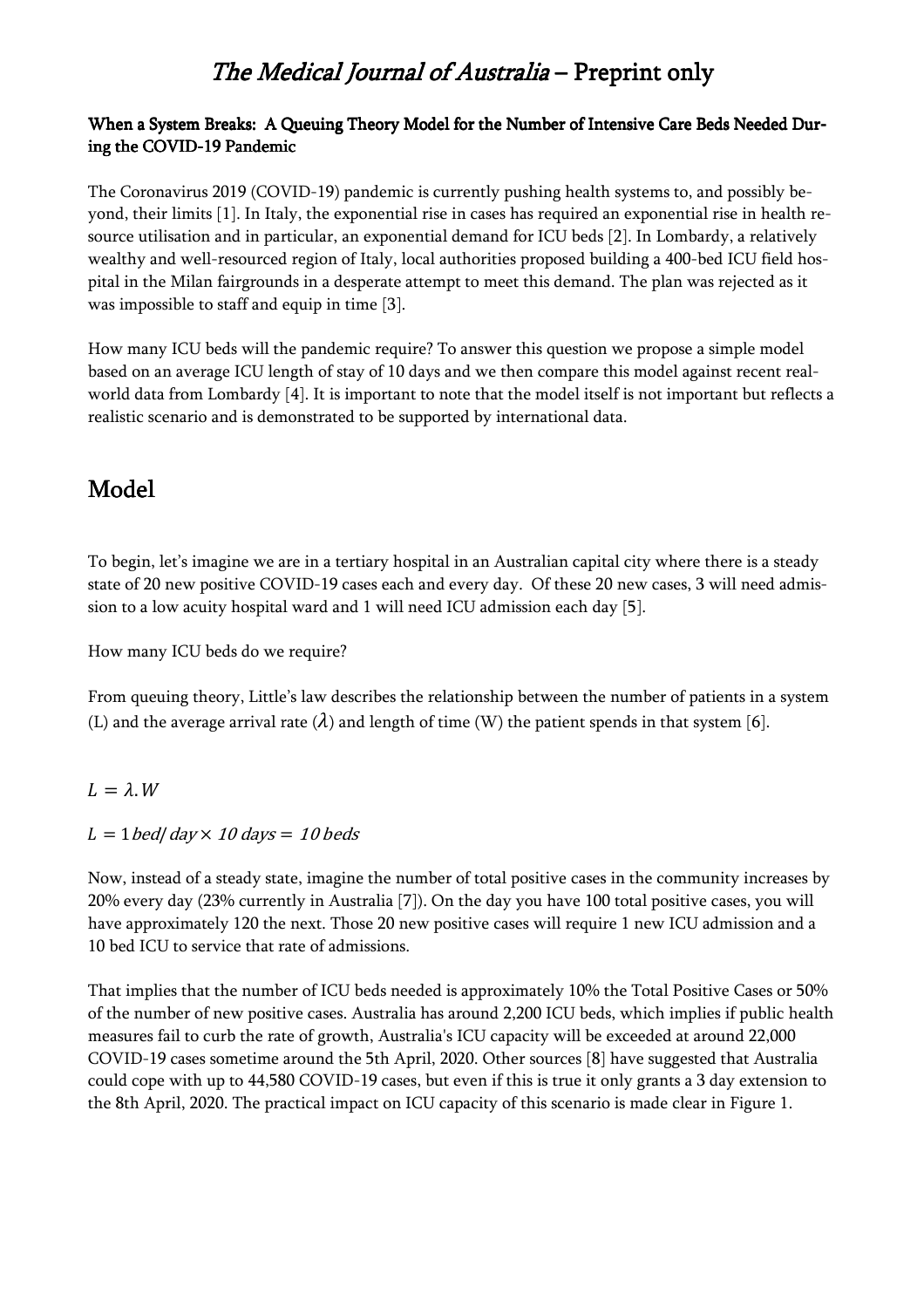#### Figure 1. Growth in ICU bed demand by time and proportion of positive cases requiring intensive care [insert figure here]

Figure 1 illustrates that under this scenario a single hospital requires 31 ICU beds on day 7, and almost 200 on day 14. As a sensitivity analysis around the assumed proportion of new positive cases requiring an ICU bed we also considered half our assumed rate of new patients requiring an ICU bed (2.5%) but even in this more conservative assumption 16 beds are required on day 7 and 60 on day 14. If a more pessimistic proportion was to occur (10% of new cases requiring an ICU bed) the green line in Figure 1 indicates that any current hospital would be overwhelmed within several days. Further, we noted above that our assumption of a 20% daily increase in total positive cases is slightly conservative relative to the current rate in Australia of 23%. If we consider this graph as representing not a single hospital but all of Australia, as of 25th March, we are at Day 14.

### Model Validation

This scenario is based on a model of constant exponential growth in disease cases. To evaluate how realistic this assumption is we evaluated exponential and linear growth models against a recent dataset from Lombardy [9], and compared the predicted to actual number of ICU patients in Figure 2.

#### Figure 2. ICU admission rate per 100,000 population in Lombardy initially increases exponentially followed by a steep linear increase

[insert figure here]

Based on piecewise regression models (Figure 2), it can be seen, for days 1-14 an exponential model correctly predicts the expected rise in the number of ICU patients  $(R<sup>2</sup>=0.96)$ , but from day 15 onwards, whilst ICU admissions continue to rise steeply, the number of patients increases instead in a linear fashion ( $R^2=0.99$ ) with no evidence of exponential increase ( $p=0.5$ ).

What happened at Day 15? To answer this question we then looked at the hospitalised patient ICU admission versus mortality rate in Figure 3 in which the blue line represents number of deaths  $\div$  number of hospital admissions and the red line represents number of ICU admissions ÷ number of hospital admissions.

#### Figure 3. ICU admission and death rates among hospitalized patients

[insert figure here]

In Figure 3 we found the mortality rate among hospitalized averaged 8.8% from Day 1 to Day 14 and was essentially steady (p=0.9), but from Day 15, the mortality rate dramatically rises (p<0.001) with an average mortality of 22.7% from day 15 onwards.

The authors' conjecture is that initially the 8.8% mortality is predominately from COVID-19 patients in ICU but from around Day 15 onwards, the increased demand for ICU beds outstrips the capacity of the system to supply them, and patients perish not from COVID-19 per se but from lack of access to an ICU bed. This is also illustrated in Figure 3 where the ICU admission rate falls as demand increases, with a corresponding increase in the mortality rate.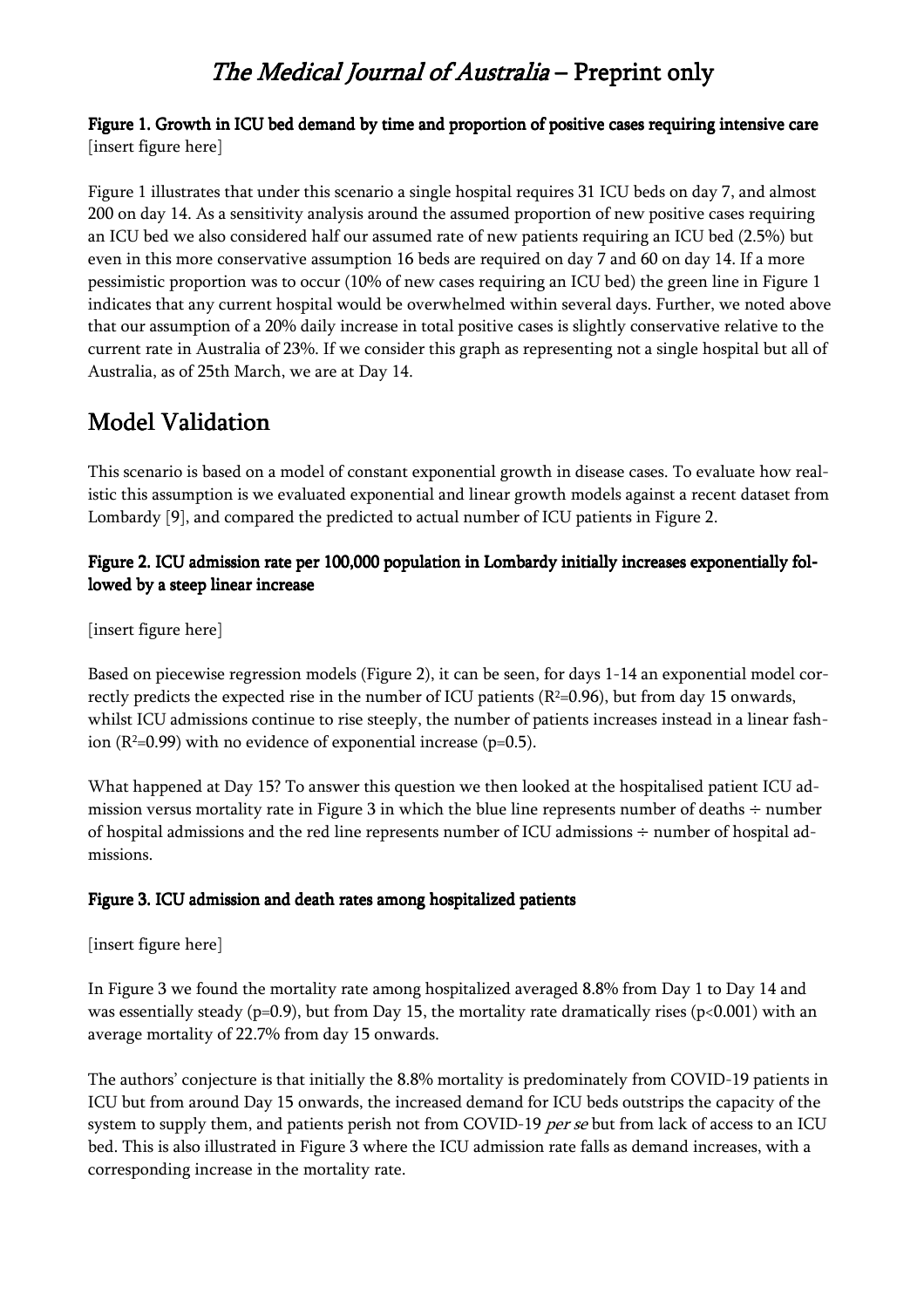Finally, the capacity required to prevent the excess deaths after day 14 can be seen in Figure 4 which compares the observed number of deaths among hospitalized patients (green line), the number expected under the assumption of a constant rate (number of hospital admissions x 0.088, blue line) and under a piecewise regression with change in slope after Day 14 (red line). All three are consistent until day 14 but the observed and regression-predicted lines diverge from the constant rate line from Day 15 onwards.

#### Figure 4. Number of deaths observed and expected under a) a constant mortality rate and b) a model of change in rate after day 14

[insert figure here]

These data imply that the eventual mortality rate of COVID-19 may be much higher than currently estimated because once the system reaches breaking point and there are insufficient ICU Beds, mortality rises dramatically.

#### Conclusion

While the specific form of the proposed model can be debated, it does appear to represent a realistic clinical scenario, is consistent with international data and suggests the conclusion that the impending demand for ICU beds could overwhelm capacity in even the largest Australian hospitals in the near future. Australia must immediately take all available measures to rapidly decrease the rate of new cases and radically increase the number of ICU beds otherwise we may face the same fate as Italy, or worse.

### References

1) Speciale A., Lepido D, Kresege N. Virus Spread Pushes Italian Hospitals Toward Breaking Point. Bloomberg (World) 2020; 10 Mar.

https://www.bloomberg.com/news/articles/2020-03-10/virus-spread-pushes-italian-hospitals-towardbreaking-point (accessed Mar 2020).

2) Remuzzi, A., & Remuzzi, G. COVID-19 and Italy: what next? The Lancet. doi:10.1016/S0140- 6736(20)30627-9

3) Winfield N. 'Not a wave, a tsunami.' Italy hospitals at virus limit. PBS News (Rome) 2020; 13 Mar. https://www.pbs.org/newshour/health/not-a-wave-a-tsunami-italy-hospitals-at-virus-limit (accessed Mar 2020).

4) Ferguson NM, Laydon D, Nedjati-Gilani G et al. Impact of non-pharmaceutical interventions (NPIs) to reduce COVID-19 mortality and healthcare demand. Imperial College COVID-19 Response Team. (https://www.imperial.ac.uk/media/imperial-college/medicine/sph/ide/gida-fellowships/Imperial-College-COVID19-NPI-modelling-16-03-2020.pdf). Accessed 20 March 2020.

5) Wu Z, Mcgoogan JM. Characteristics of and Important Lessons From the Coronavirus Disease 2019 (COVID-19) Outbreak in China. Jama. 2020;

6) Little J.D.C., Graves S.C. (2008) Little's Law. In: Chhajed D., Lowe T.J. (eds) Building Intuition. International Series in Operations Research & Management Science, vol 115. Springer, Boston, MA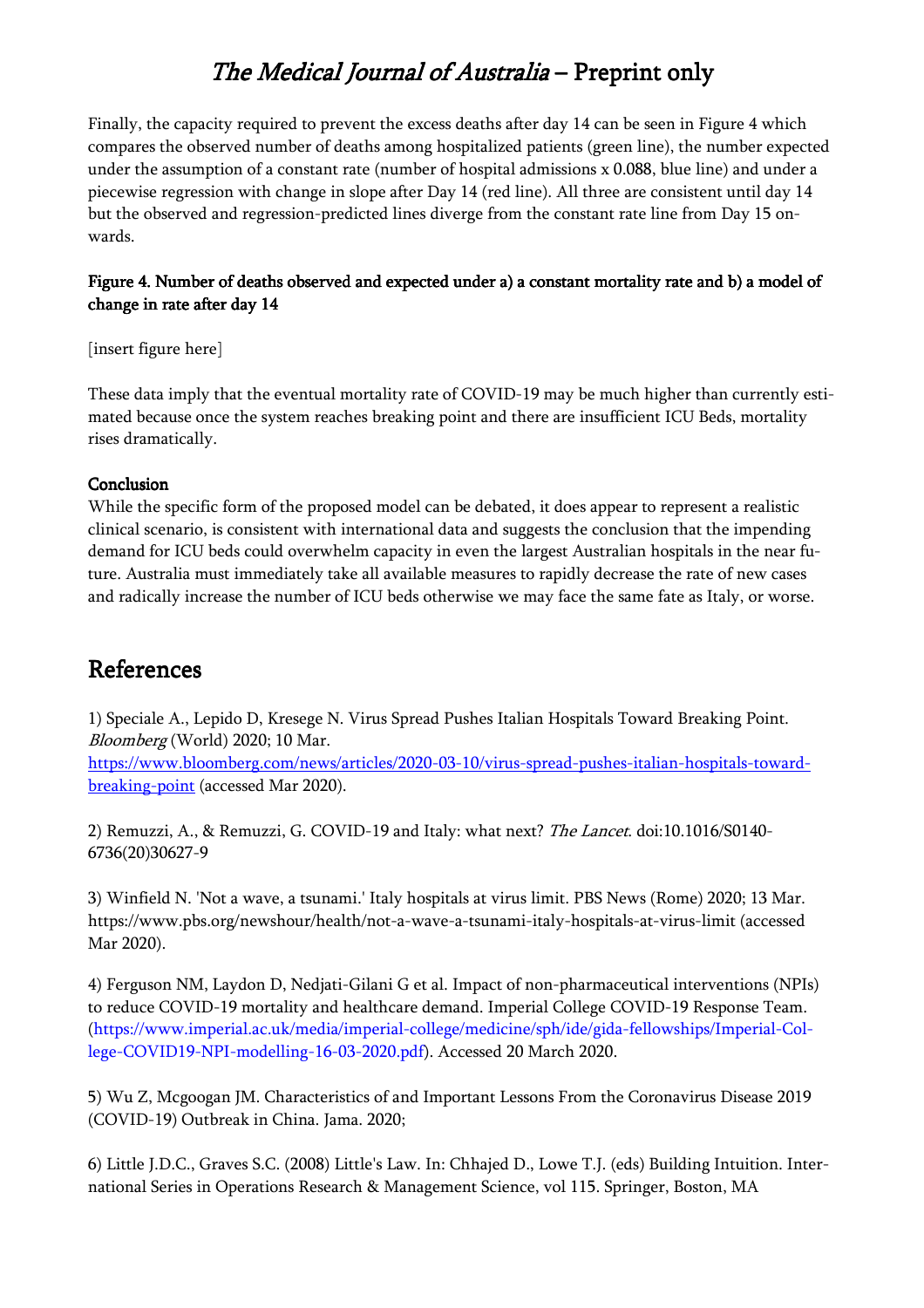7) O'Brien, J. Coronavirus (COVID-19) in Australia. [Online]. Available from: https://www.covid19data.com.au [Accessed 23 March 2020].

8) Higgie M. Without serious action, Australia will run out of intensive care beds between 7 and 10 April [Internet]. Medium. Medium; 2020 [cited 2020Mar25]. Available from: https://medium.com/@megan.higgie/without-serious-action-australia-will-run-out-of-intensive-care-beds-between-7-and-10 april-59f83b52756e

9) Data accessed from: https://www.kaggle.com/sudalairajkumar/covid19-in-italy#covid19\_italy\_region.csv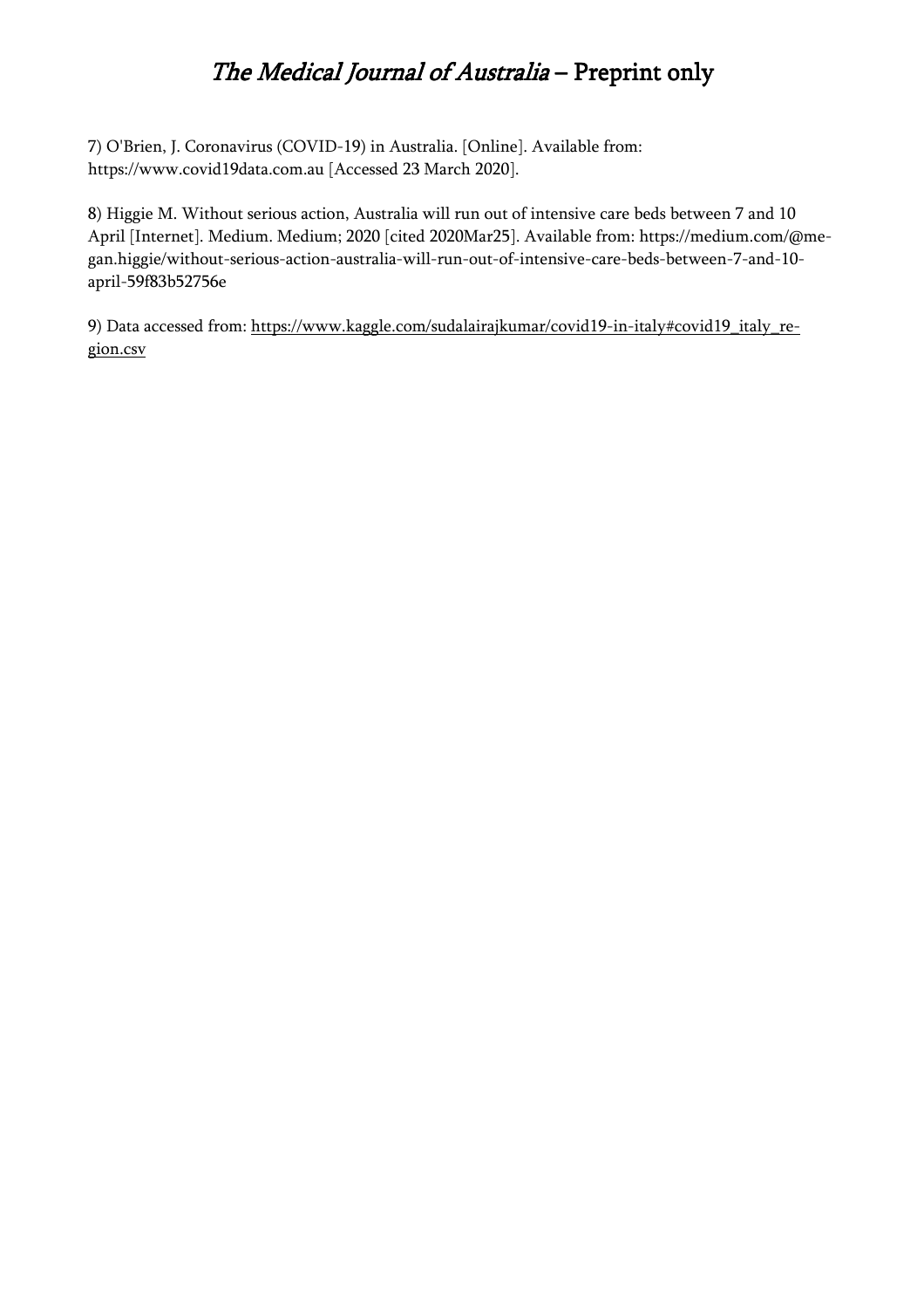

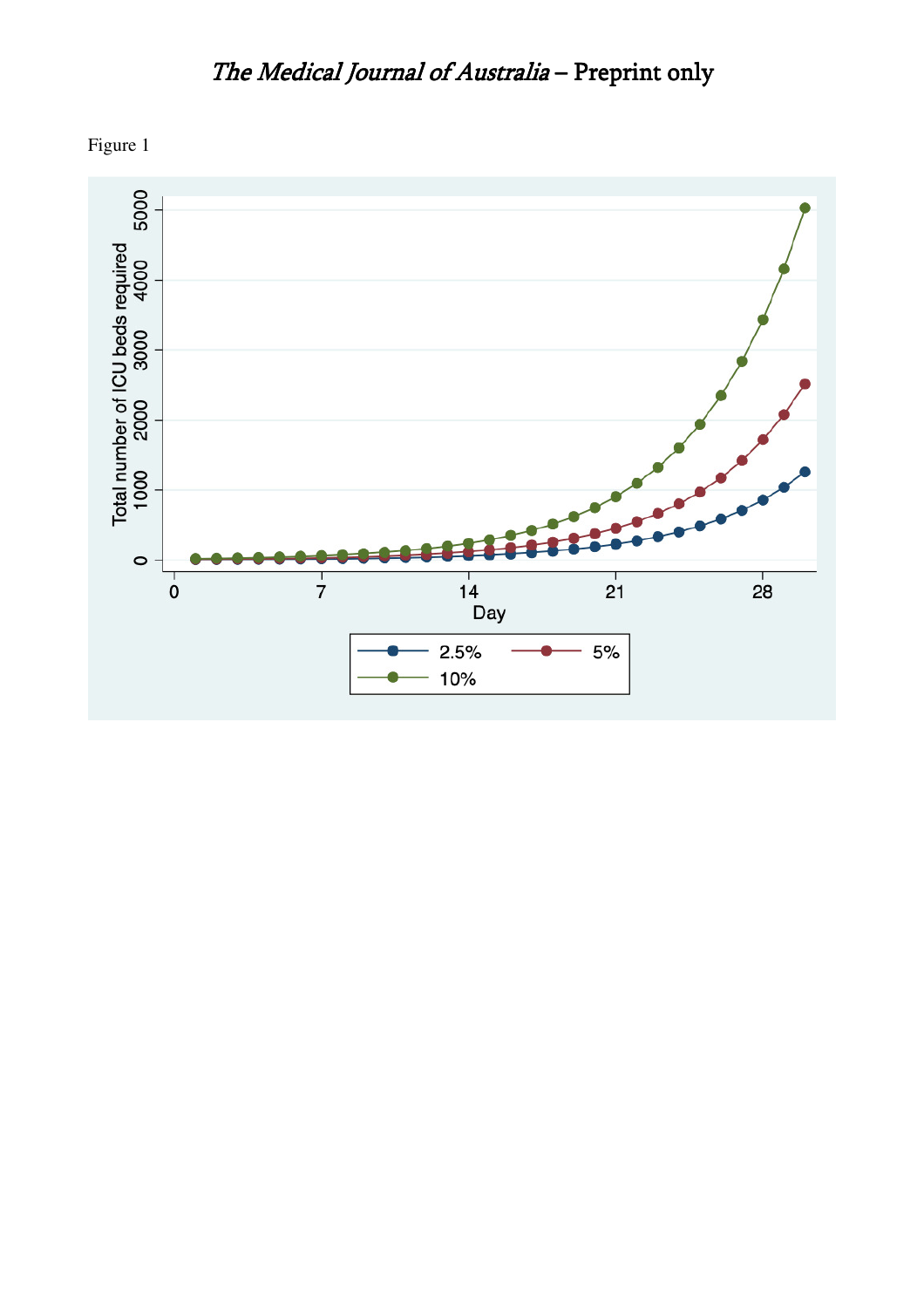

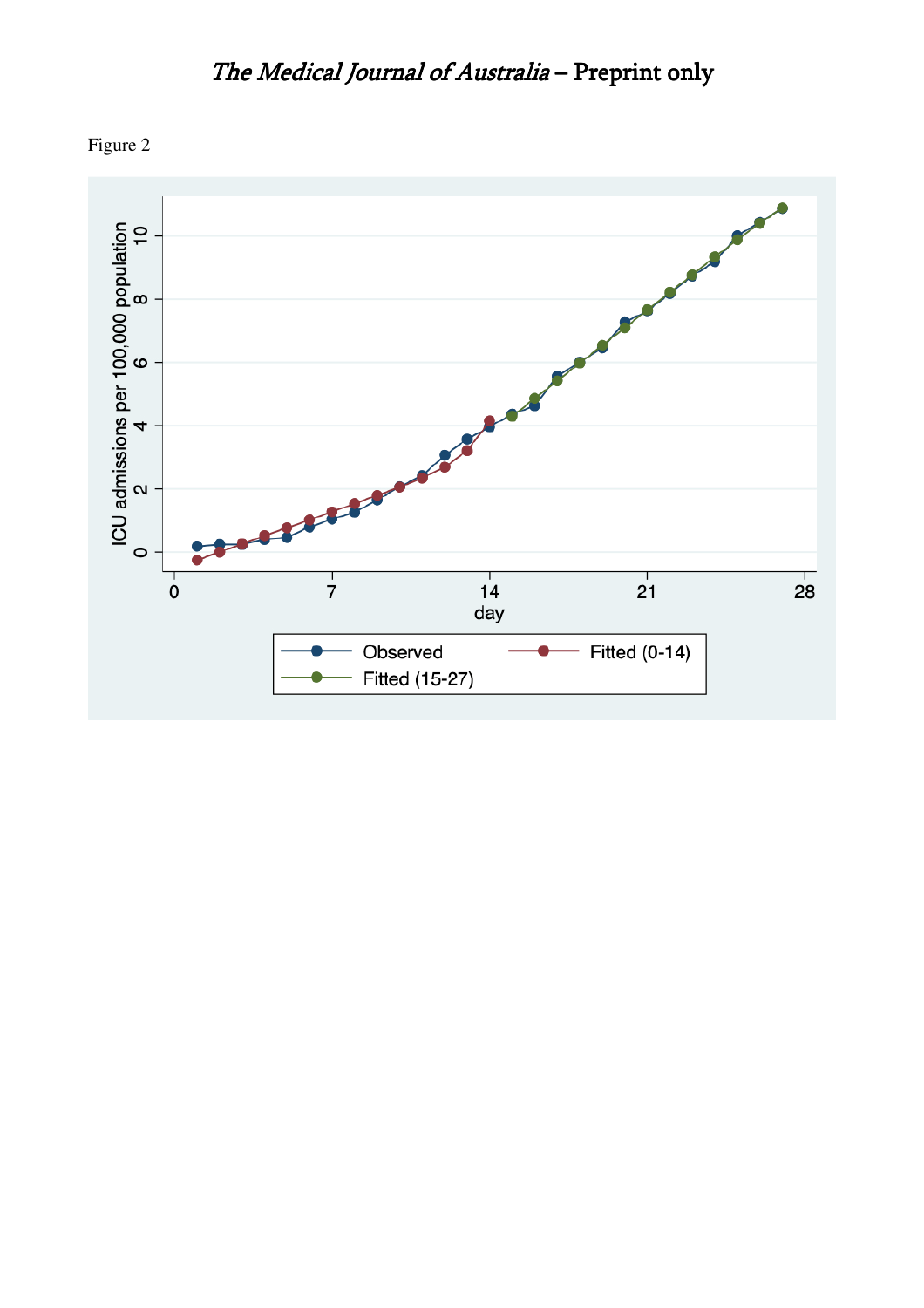